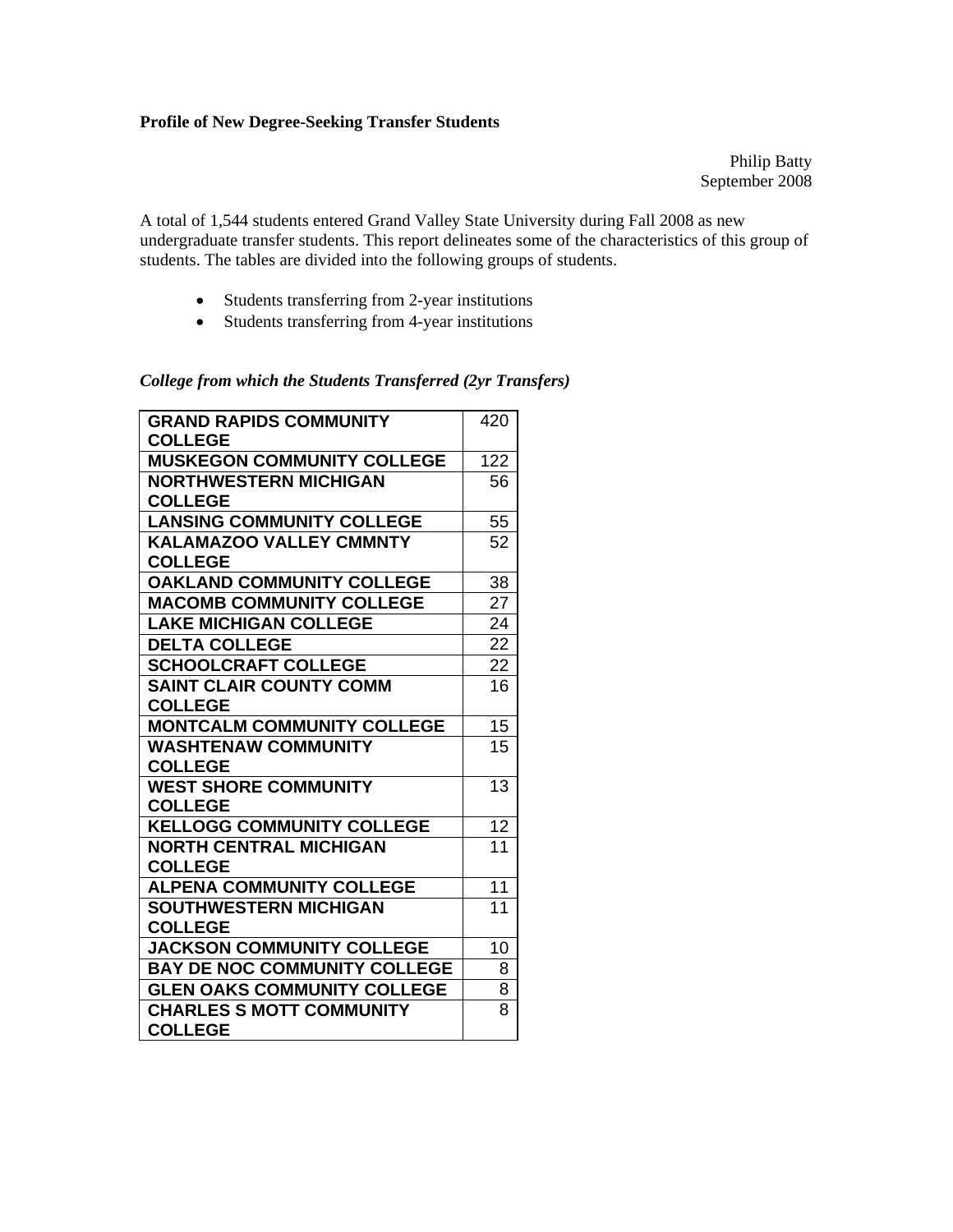*College from which the Students Transferred (4yr Transfers)* 

| <b>FERRIS STATE UNIVERSITY</b>      | 40 |
|-------------------------------------|----|
| <b>MICHIGAN STATE UNIVERSITY</b>    | 31 |
| <b>CENTRAL MICHIGAN UNIVERSITY</b>  | 29 |
| <b>WESTERN MICHIGAN UNIVERSITY</b>  | 26 |
| <b>OAKLAND UNIVERSITY</b>           | 24 |
| <b>CALVIN COLLEGE</b>               | 21 |
| UNIV OF MICHIGAN-ANN ARBOR          | 20 |
| <b>BAKER COLLEGE</b>                | 19 |
| <b>AQUINAS COLLEGE</b>              | 18 |
| <b>DAVENPORT UNIVERSITY</b>         | 17 |
| <b>UNIV OF MICHIGAN-FLINT</b>       | 13 |
| <b>SAGINAW VALLEY STATE</b>         | 12 |
| <b>UNIVERSITY</b>                   |    |
| <b>HOPE COLLEGE</b>                 | 11 |
| <b>EASTERN MICHIGAN UNIVERSITY</b>  | 10 |
| <b>NORTHERN MICHIGAN UNIVERSITY</b> | 9  |
| <b>LAKE SUPERIOR STATE</b>          | 9  |
| <b>UNIVERSITY</b>                   |    |
| <b>ADRIAN COLLEGE</b>               | 7  |

*Sex* 

|               | $2 -$ | 4-   | <b>Total</b> |
|---------------|-------|------|--------------|
|               | Year  | Year |              |
| <b>FEMALE</b> | 533   | 285  | 818          |
| <b>MALE</b>   | 488   | 237  | 725          |
| <b>Total</b>  | 1022  | 522  | 1544         |

*Ethnic Background* 

|                        | $2 -$ | 4-   | <b>Total</b> |
|------------------------|-------|------|--------------|
|                        | Year  | Year |              |
| <b>AMERICAN INDIAN</b> |       |      | 8            |
| <b>ASIAN</b>           | 25    | 8    | 33           |
| <b>BLACK</b>           | 37    | 21   | 58           |
| <b>HISPANIC</b>        | 34    | 9    | 43           |
| <b>WHITE</b>           | 893   | 444  | 1337         |
| <b>NOT REPORTED</b>    | 26    | 39   | 65           |
| <b>Total</b>           | 1022  | 522  | 1544         |

*Status* 

|                  | $2 -$ | 4-   | <b>Total</b> |
|------------------|-------|------|--------------|
|                  | Year  | Year |              |
| <b>Full-time</b> | 857   | 436  | 1293         |
| <b>Part-time</b> | 165   | 86   | 251          |
| <b>Total</b>     | 1022  | 522  | 1544         |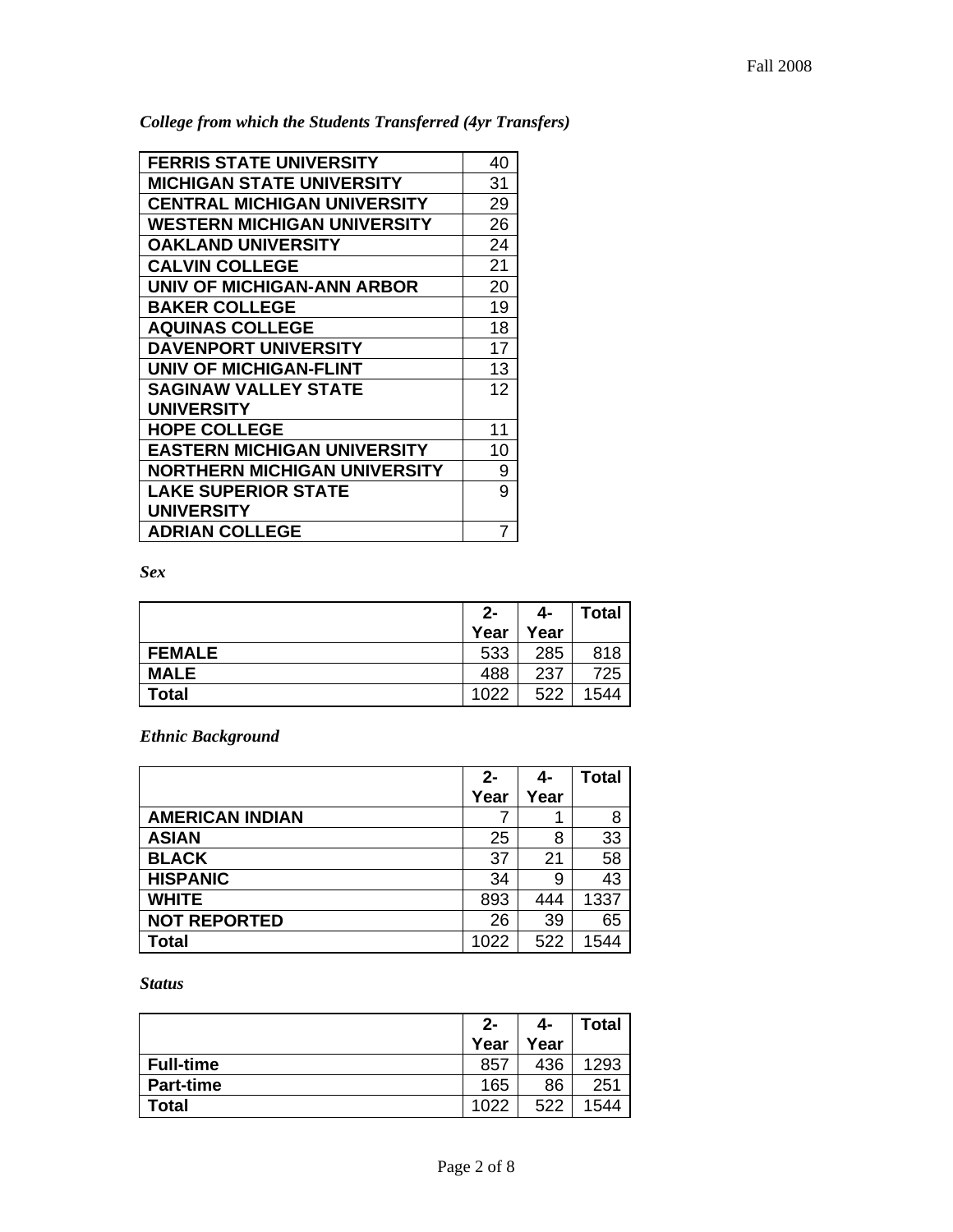*Major* 

|                                           | $2-$           | $4-$           | <b>Total</b>    |
|-------------------------------------------|----------------|----------------|-----------------|
|                                           | Year           | Year           |                 |
| <b>Accounting</b>                         | 24             | 4              | 28              |
| <b>Advertising &amp; Public Relations</b> | 22             | 4              | 26              |
| Anthropology                              | 8              | 1              | 9               |
| <b>Art and Design</b>                     | $\overline{7}$ | $\overline{2}$ | 9               |
| <b>Art History</b>                        | 0              | $\overline{1}$ | 1               |
| <b>Athletic Training</b>                  | 5              | 1              | 6               |
| <b>Behavioral Science</b>                 | 3              | $\overline{2}$ | 5               |
| <b>Biology</b>                            | 29             | 21             | 50              |
| <b>Biomedical Science</b>                 | 27             | 19             | 46              |
| <b>Biopsychology</b>                      | 2              | 0              | $\overline{2}$  |
| <b>Broadcasting</b>                       | 5              | 1              | 6               |
| <b>Business Economics</b>                 | $\overline{3}$ | 1              | 4               |
| <b>Business General</b>                   | 10             | 3              | 13              |
| <b>Cell &amp; Molecular Biology</b>       | 1              | 0              | 1               |
| <b>Chemistry</b>                          | 12             | 1              | 13              |
| <b>Classics</b>                           | 1              | 1              | 2               |
| <b>Clinical Lab Science</b>               | 1              | 0              | 1               |
| <b>Communications</b>                     | 14             | $\overline{2}$ | 16              |
| <b>Criminal Justice</b>                   | 38             | 9              | 47              |
| <b>Economics</b>                          | 1              | 0              | 1               |
| <b>English</b>                            | 44             | 12             | 56              |
| <b>Exercise Science</b>                   | 19             | 5              | 24              |
| <b>Film Video</b>                         | 22             | 7              | 29              |
| <b>Finance</b>                            | 6              | $\overline{2}$ | 8               |
| <b>French</b>                             | 1              | $\overline{2}$ | 3               |
| Geography                                 | 4              | 1              | 5               |
| Geology                                   | 4              | 3              | $\overline{7}$  |
| <b>Geology-Chemistry</b>                  | 1              | 1              | $\overline{2}$  |
| German                                    | 1              | 0              | 1               |
| <b>Group Social Studies</b>               | 21             | 5              | 26              |
| <b>Health Communications</b>              | 7              | 1              | 8               |
| <b>Health Professions</b>                 | 26             | 9              | $\overline{35}$ |
| <b>History</b>                            | 12             | 3              | 15              |
| <b>Hospitality Tourism Management</b>     | 13             | 5              | 18              |
| <b>Integrated Science</b>                 | 6              | 1              | 7               |
| <b>International Business</b>             | 3              | 0              | 3               |
| <b>International Relations</b>            | 9              | $\overline{2}$ | 11              |
| <b>Journalism</b>                         | $\overline{2}$ | 4              | 6               |
| <b>Legal Studies</b>                      | 1              | 0              | 1               |
| <b>Liberal Studies</b>                    | 4              | 0              | 4               |
| <b>Management</b>                         | 8              | 2              | 10              |
| <b>Marketing</b>                          | 6              | 3              | 9               |
| <b>Mathematics</b>                        | 24             | 4              | 28              |
| <b>Medical Imaging/Radiation Sci</b>      | 3              | 2              | 5               |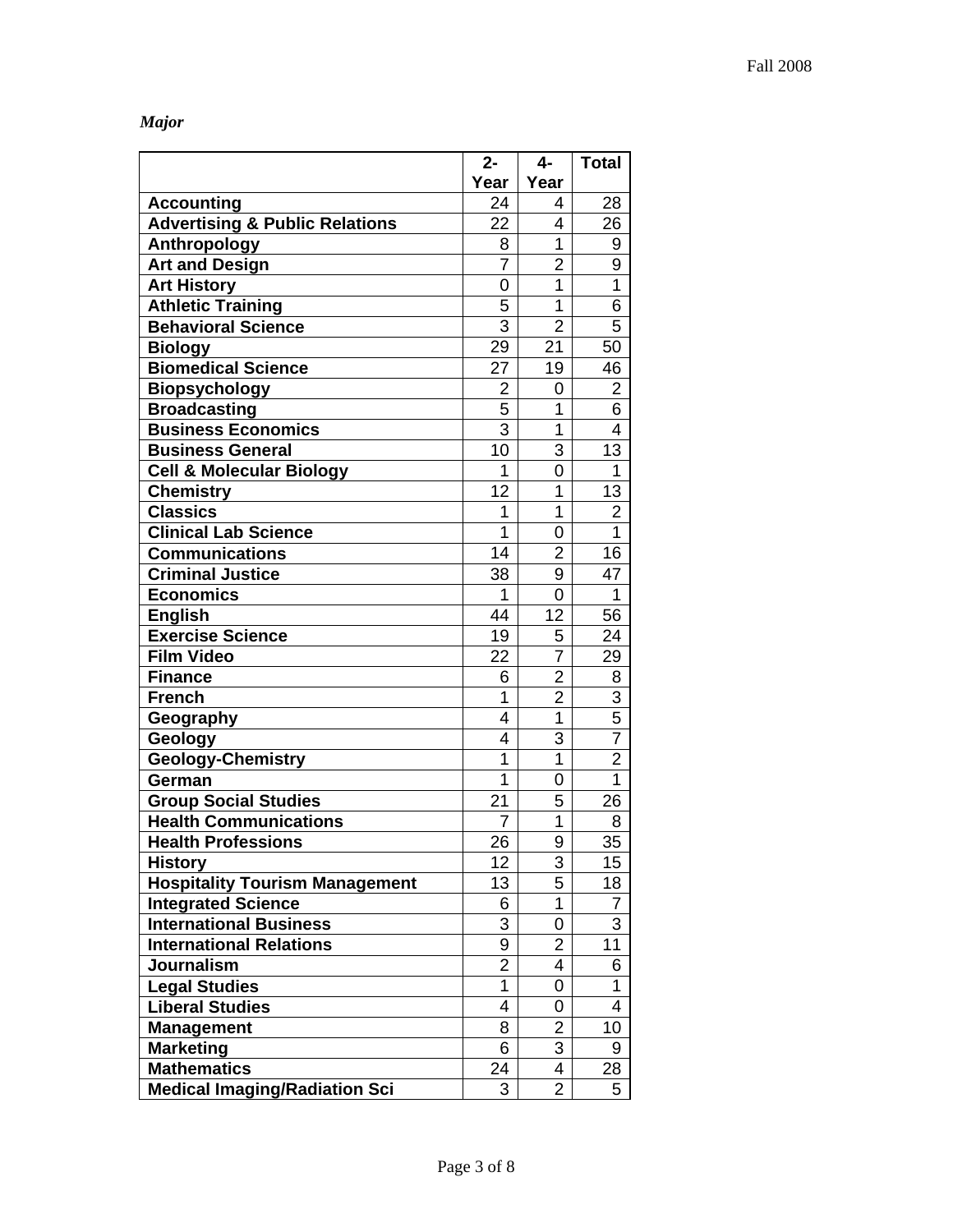|                                       | $2 -$          | $4-$           | <b>Total</b>   |
|---------------------------------------|----------------|----------------|----------------|
|                                       | Year           | Year           |                |
| <b>Music</b>                          | 6              | 2              | 8              |
| <b>Natural Resources Mgmt</b>         | 3              | 6              | 9              |
| <b>Non Degree Undergraduate</b>       | 9              | 29             | 38             |
| Nursing - RN                          | $\overline{1}$ | 1              | $\overline{2}$ |
| <b>Occupational Safety/Health Mgt</b> | 1              | $\overline{0}$ | $\overline{1}$ |
| Philosophy                            | $\overline{2}$ | $\overline{0}$ | $\overline{2}$ |
| Photography                           | $\overline{5}$ | $\overline{1}$ | 6              |
| <b>Physical Education</b>             | 10             | 0              | 10             |
| <b>Physical Therapy</b>               | $\overline{2}$ | 34             | 36             |
| <b>Physics</b>                        | 1              | 1              | 2              |
| <b>Political Science</b>              | 11             | 4              | 15             |
| <b>Pre-Business</b>                   | 104            | 56             | 160            |
| <b>Pre-Clinical Lab Science</b>       | 1              | 1              | 2              |
| <b>Pre-Computer Science</b>           | 14             | 6              | 20             |
| <b>Pre-Economics</b>                  | 1              | 0              | 1              |
| <b>Pre-Engineering</b>                | 36             | 12             | 48             |
| <b>Pre-Health Science</b>             | 3              | 1              | 4              |
| <b>Pre-Information Systems</b>        | 12             | 1              | 13             |
| <b>Pre-Liberal Studies</b>            | 1              | $\overline{0}$ | 1              |
| <b>Pre-Med Img/Radiation Sci</b>      | 10             | 4              | 14             |
| <b>Pre-Nursing</b>                    | 52             | 35             | 87             |
| <b>Pre-Physical Therapy</b>           | 0              | 1              | 1              |
| <b>Psychology</b>                     | 74             | 19             | 93             |
| <b>Public Administration</b>          | 3              | 5              | 8              |
| <b>Social Work</b>                    | 23             | 9              | 32             |
| <b>Sociology</b>                      | 4              | 4              | 8              |
| <b>Spanish</b>                        | 5              | $\overline{2}$ | 7              |
| <b>Statistics</b>                     | 1              | 0              | 1              |
| <b>Theatre</b>                        | 4              | $\overline{2}$ | 6              |
| <b>Therapeutic Recreation</b>         | $\overline{3}$ | $\overline{1}$ | $\overline{4}$ |
| <b>Undecided</b>                      | 152            | 130            | 282            |
| Writing                               | 8              | 8              | 16             |
| <b>Total</b>                          | 1022           | 522            | 1544           |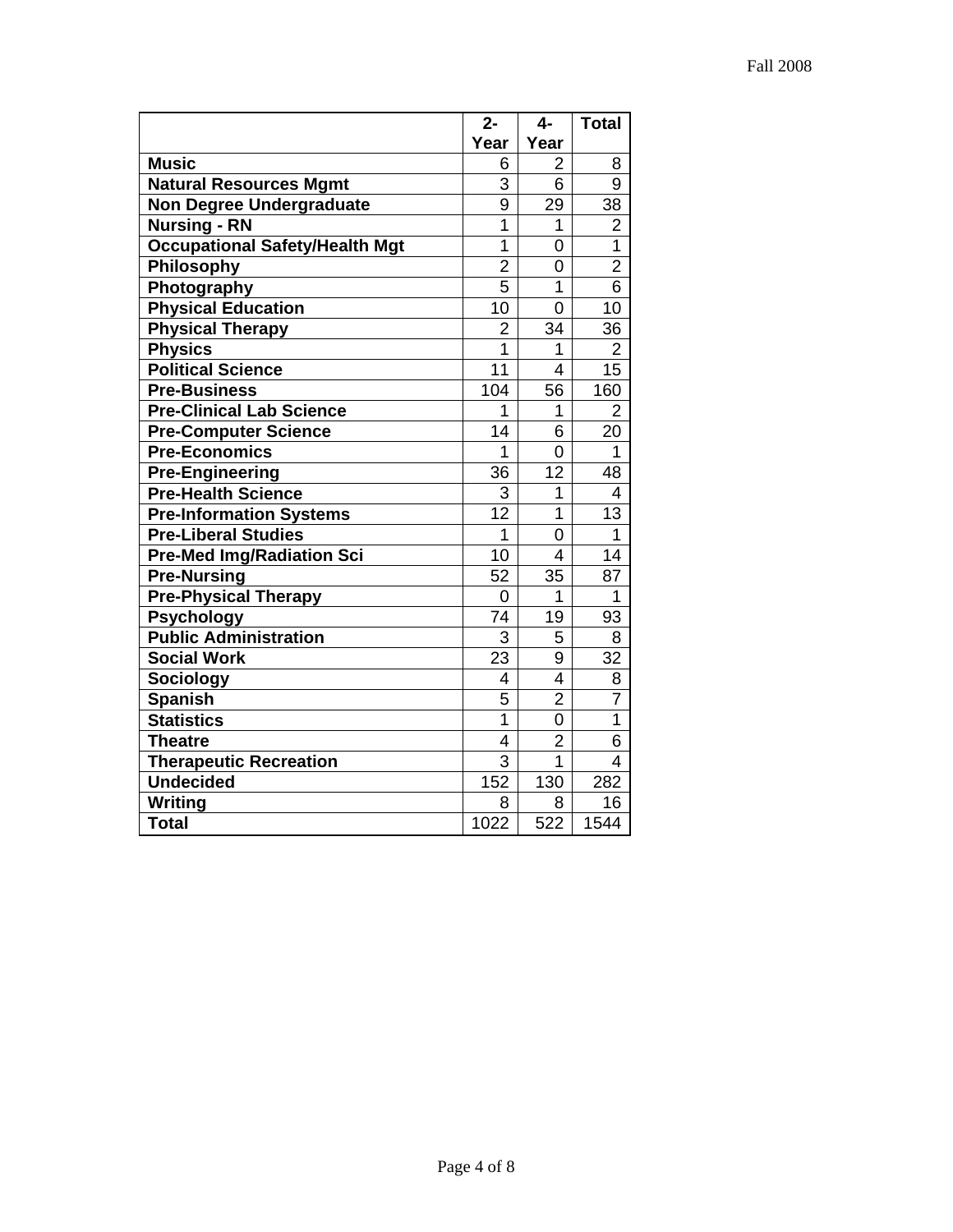## *County of Residence*

|                       | $2-$           | 4-             | <b>Total</b>   |
|-----------------------|----------------|----------------|----------------|
|                       | Year           | Year           |                |
| <b>ALLEGAN</b>        | 22             | 12             | 34             |
| <b>ALPENA</b>         | 8              | 0              | 8              |
| <b>ANTRIM</b>         | $\overline{2}$ | 0              | $\overline{2}$ |
| <b>BAY</b>            | 10             | 4              | 14             |
| <b>BENZIE</b>         | 2              | $\overline{2}$ | 4              |
| <b>BERRIEN</b>        | 21             | 6              | 27             |
| <b>BRANCH</b>         | 2              | 1              | 3              |
| <b>BARRY</b>          | 11             | 5              | 16             |
| <b>CALHOUN</b>        | 9              | 3              | 12             |
| <b>CASS</b>           | 8              | 0              | 8              |
| <b>CHARLEVOIX</b>     | 4              | $\overline{2}$ | 6              |
| <b>CHIPPEWA</b>       | 0              | 3              | 3              |
| <b>CLARE</b>          | 0              | $\mathbf{1}$   | 1              |
| <b>CLINTON</b>        | 4              | $\overline{2}$ | 6              |
| <b>CRAWFORD</b>       | $\overline{2}$ | 0              | $\overline{2}$ |
| <b>DELTA</b>          | 3              | 1              | 4              |
| <b>DICKINSON</b>      | 1              | 0              | 1              |
| <b>EATON</b>          | 12             | 3              | 15             |
| <b>EMMET</b>          | 7              | $\overline{2}$ | 9              |
| <b>GENESEE</b>        | 6              | 15             | 21             |
| <b>GLADWIN</b>        | 1              | $\overline{2}$ | 3              |
| <b>GOGEBIC</b>        | 1              | 0              | 1              |
| <b>GRATIOT</b>        | 2              | 1              | 3              |
| <b>GRAND TRAVERSE</b> | 39             | 5              | 44             |
| <b>HILLSDALE</b>      | 0              | $\overline{2}$ | 2              |
| <b>HOUGHTON</b>       | 1              | 1              | $\overline{2}$ |
| <b>HURON</b>          | 0              | 1              | 1              |
| <b>INGHAM</b>         | 20             | 6              | 26             |
| <b>IONIA</b>          | 18             | 4              | 22             |
| <b>ISABELLA</b>       | $\overline{2}$ | 0              | $\overline{2}$ |
| <b>JACKSON</b>        | 5              | 7              | 12             |
| <b>KENT</b>           | 318            | 107            | 425            |
| <b>KALKASKA</b>       | 4              | 1              | 5              |
| <b>KALAMAZOO</b>      | 26             | 9              | 35             |
| <b>LAKE</b>           | 0              | 1              | 1              |
| <b>LAPEER</b>         | 4              | $\overline{2}$ | 6              |
| <b>LEELANAU</b>       | 4              | $\overline{2}$ | 6              |
| <b>LENAWEE</b>        | 3              | $\overline{2}$ | 5              |
| <b>LIVINGSTON</b>     | 17             | 10             | 27             |
| <b>MANISTEE</b>       | 3              | 6              | 9              |
| <b>MARQUETTE</b>      | 0              | 2              | 2              |
| <b>MASON</b>          | 12             | $\overline{2}$ | 14             |
| <b>MACOMB</b>         | 25             | 18             | 43             |
| <b>MACKINAC</b>       | 0              | 1              | 1              |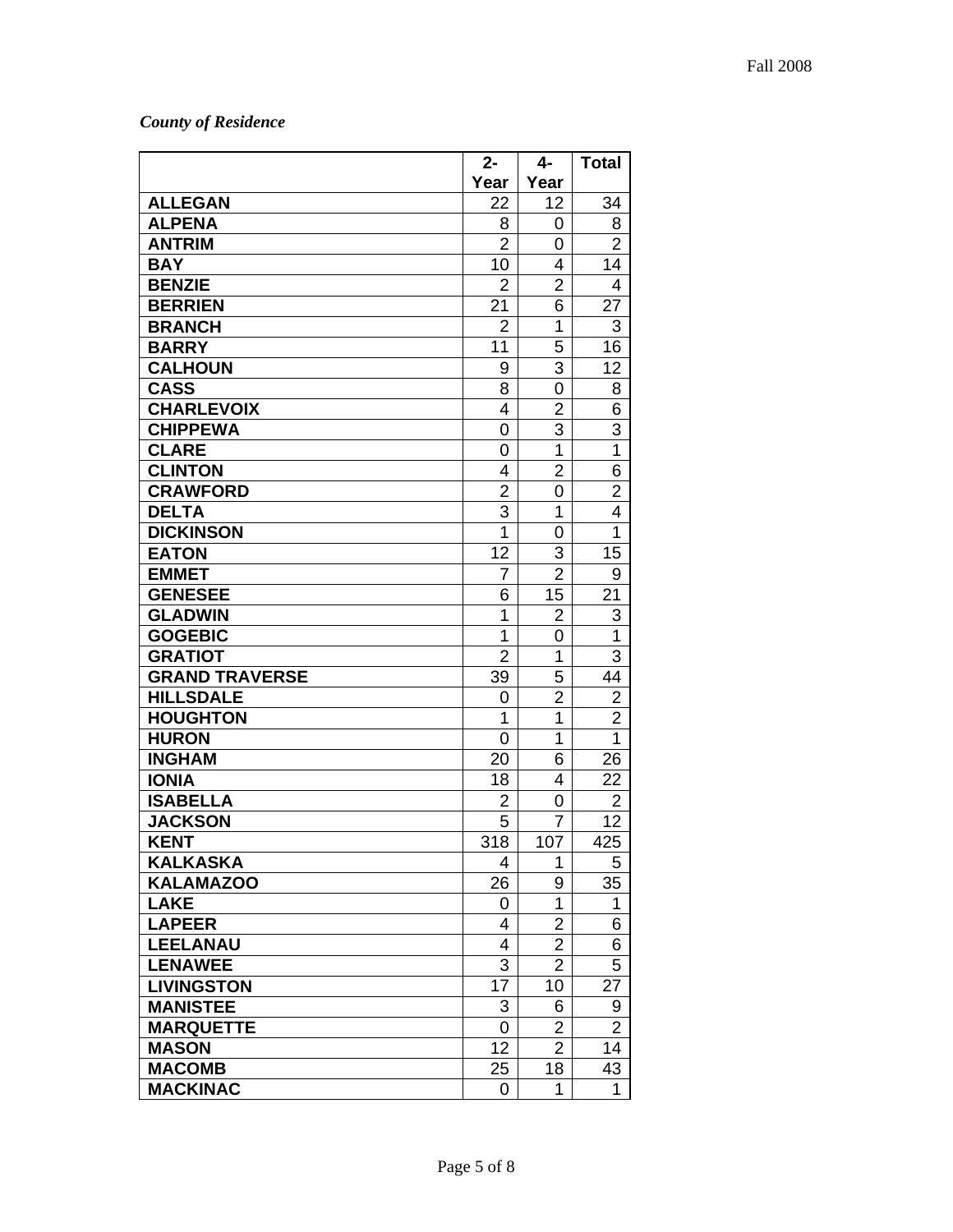|                     | $2 -$          | 4-             | <b>Total</b>   |
|---------------------|----------------|----------------|----------------|
|                     | Year           | Year           |                |
| <b>MECOSTA</b>      | 2              | 5              | 7              |
| <b>MENOMINEE</b>    | $\overline{2}$ | 1              | 3              |
| <b>MIDLAND</b>      | 3              | 1              | 4              |
| <b>MISSAUKEE</b>    | 1              | $\overline{2}$ | 3              |
| <b>MONROE</b>       | 1              | 0              | 1              |
| <b>MONTCALM</b>     | 8              | 8              | 16             |
| <b>MUSKEGON</b>     | 92             | 23             | 115            |
| <b>NEWAYGO</b>      | 5              | $\overline{2}$ | 7              |
| <b>OAKLAND</b>      | 42             | 26             | 68             |
| <b>OCEANA</b>       | 6              | 0              | 6              |
| <b>OSCEOLA</b>      | 0              | $\overline{2}$ | $\overline{2}$ |
| <b>OTSEGO</b>       | 0              | $\overline{2}$ | $\overline{2}$ |
| <b>OTTAWA</b>       | 99             | 88             | 187            |
| <b>PRESQUE ISLE</b> | 3              | 0              | 3              |
| <b>SAGINAW</b>      | 5              | 6              | 11             |
| <b>SANILAC</b>      | $\overline{2}$ | 0              | $\overline{2}$ |
| <b>SCHOOLCRAFT</b>  | $\overline{2}$ | 0              | $\overline{2}$ |
| <b>SHIAWASSEE</b>   | $\overline{2}$ | 0              | $\overline{2}$ |
| <b>ST CLAIR</b>     | 18             | $\overline{2}$ | 20             |
| <b>ST JOSEPH</b>    | 8              | 0              | 8              |
| <b>TUSCOLA</b>      | 3              | 3              | 6              |
| <b>VANBUREN</b>     | 10             | 5              | 15             |
| <b>WASHTENAW</b>    | 8              | 5              | 13             |
| <b>WAYNE</b>        | 19             | 19             | 38             |
| <b>WEXFORD</b>      | 3              | 1              | 4              |
| <b>NON-MICHIGAN</b> | 39             | 67             | 106            |
| <b>Total</b>        | 1022           | 522            | 1544           |

*Other States & Countries* 

|                       | $2 -$ | 4-   | <b>Total</b>   |
|-----------------------|-------|------|----------------|
|                       | Year  | Year |                |
| <b>ARKANSAS</b>       | 0     | 1    | 1              |
| <b>ARIZONA</b>        | 1     | 0    | 1              |
| <b>CALIFORNIA</b>     | 3     | 1    | 4              |
| <b>COLORADO</b>       | 1     | 1    | $\overline{2}$ |
| <b>DELAWARE</b>       | 1     | 0    | 1              |
| <b>GEORGIA</b>        | 1     | 0    | 1              |
| <b>IOWA</b>           | O     | 1    | 1              |
| <b>ILLINOIS</b>       | 5     | 13   | 18             |
| <b>INDIANA</b>        | 1     | 1    | 2              |
| <b>KENTUCKY</b>       | O     | 1    | 1              |
| <b>MINNESOTA</b>      | 1     | 0    | 1              |
| <b>MISSOURI</b>       | 1     | 1    | $\overline{2}$ |
| <b>NORTH CAROLINA</b> | 1     | 0    | 1              |
| <b>NEW HAMPSHIRE</b>  | ი     | 1    | 1              |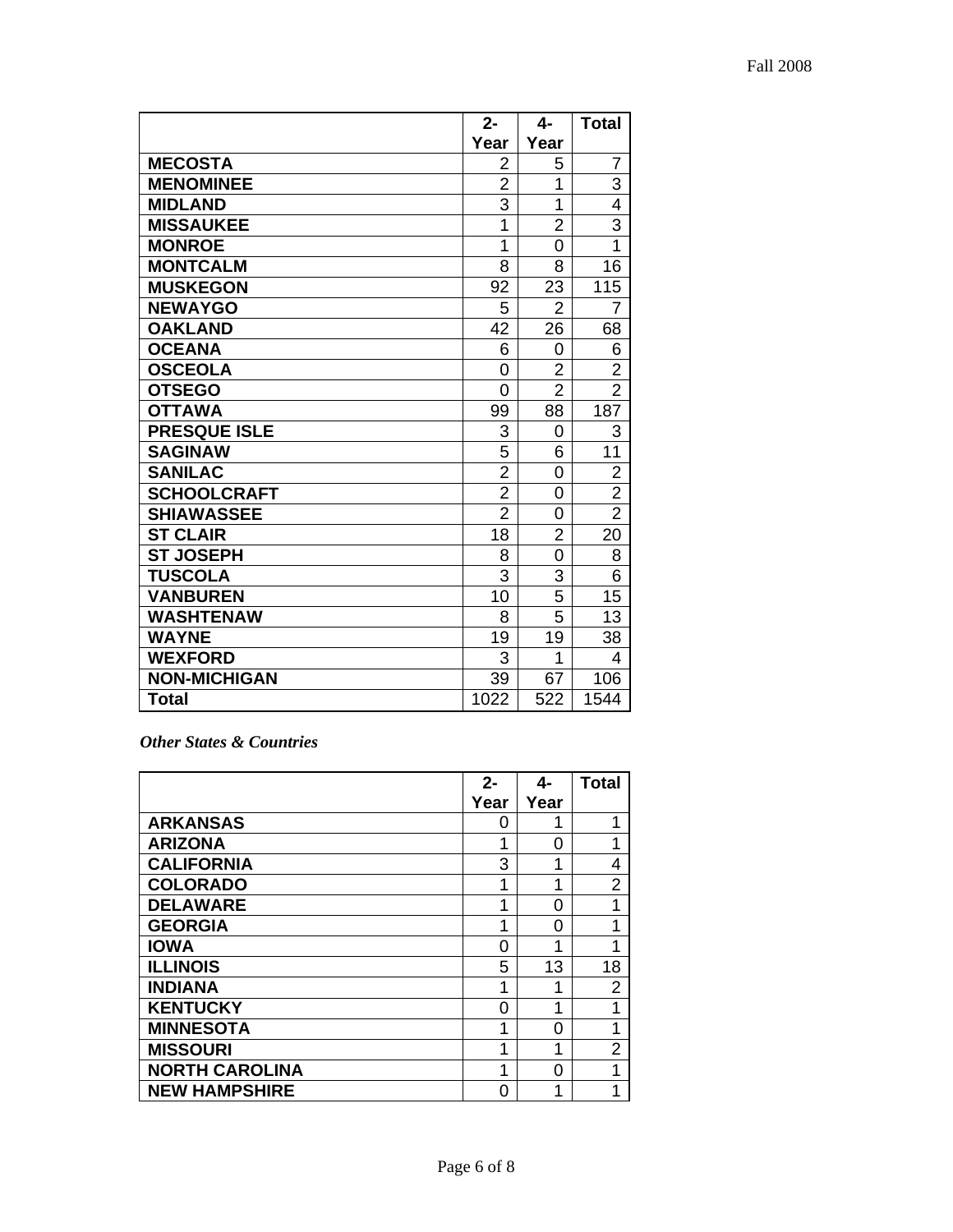|                                | $2 -$          | $4-$           | <b>Total</b>   |
|--------------------------------|----------------|----------------|----------------|
|                                | Year           | Year           |                |
| <b>NEW JERSEY</b>              | 1              | 1              | $\overline{2}$ |
| <b>NEW YORK</b>                | 1              | 0              | 1              |
| <b>OHIO</b>                    | 3              | 3              | 6              |
| <b>PENNSYLVANIA</b>            | $\overline{0}$ | 1              | $\overline{1}$ |
| <b>SOUTH CAROLINA</b>          | 1              | 0              | $\overline{1}$ |
| <b>TEXAS</b>                   | $\overline{0}$ | $\overline{2}$ | $\overline{2}$ |
| <b>WISCONSIN</b>               | $\overline{2}$ | $\overline{1}$ | 3              |
| <b>BRAZIL</b>                  | 1              | $\overline{0}$ | $\overline{1}$ |
| <b>CANADA</b>                  | 0              | $\overline{2}$ | $\overline{2}$ |
| <b>CHAD</b>                    | 0              | 1              | 1              |
| <b>COLOMBIA</b>                | $\overline{0}$ | $\overline{1}$ | $\overline{1}$ |
| <b>ETHIOPIA</b>                | 0              | 1              | $\overline{1}$ |
| <b>FRANCE</b>                  | 0              | 6              | 6              |
| <b>HONG KONG</b>               | 1              | 0              | 1              |
| <b>IRAN</b>                    | 0              | 1              | $\overline{1}$ |
| <b>ISRAEL</b>                  | 1              | 0              | $\overline{1}$ |
| <b>JAMAICA</b>                 | $\overline{2}$ | 1              | 3              |
| <b>KANYA</b>                   | 0              | 1              | $\overline{1}$ |
| <b>SOUTH KOREA</b>             | 1              | 1              | $\overline{2}$ |
| <b>KUWAIT</b>                  | 1              | 0              | 1              |
| <b>LITHUANIA</b>               | 0              | 1              | 1              |
| <b>MALTA</b>                   | 1              | 0              | $\overline{1}$ |
| <b>NICARAGUA</b>               | 1              | 0              | $\overline{1}$ |
| <b>PAKISTAN</b>                | 1              | 0              | $\overline{1}$ |
| <b>POLYNESIA</b>               | 0              | $\overline{2}$ | $\overline{2}$ |
| <b>PALAU</b>                   | 0              | 1              | $\overline{1}$ |
| <b>ROMANIA</b>                 | 1              | 0              | 1              |
| <b>SAUDI ARABIA</b>            | 0              | $\overline{2}$ | $\overline{c}$ |
| <b>SAINT LUCIA</b>             | 0              | 1              | 1              |
| <b>SYRIA</b>                   | 0              | 1              | 1              |
| <b>UNITED KINGDOM</b>          | 0              | 9              | 9              |
| <b>SERBIA &amp; MONTENEGRO</b> | 0              | 4              | 4              |
| <b>ZIMBABWE</b>                | 1              | 0              | 1              |
| <b>Total</b>                   | 36             | 65             | 101            |

*Where Living* 

|            | $2 -$ | 4-   | Total |
|------------|-------|------|-------|
|            | Year  | Year |       |
| Off-campus | 835   | 416  | 1251  |
| On-campus  | 187   | 106  | 293   |
| Total      | 1022  | 522  | 1544  |